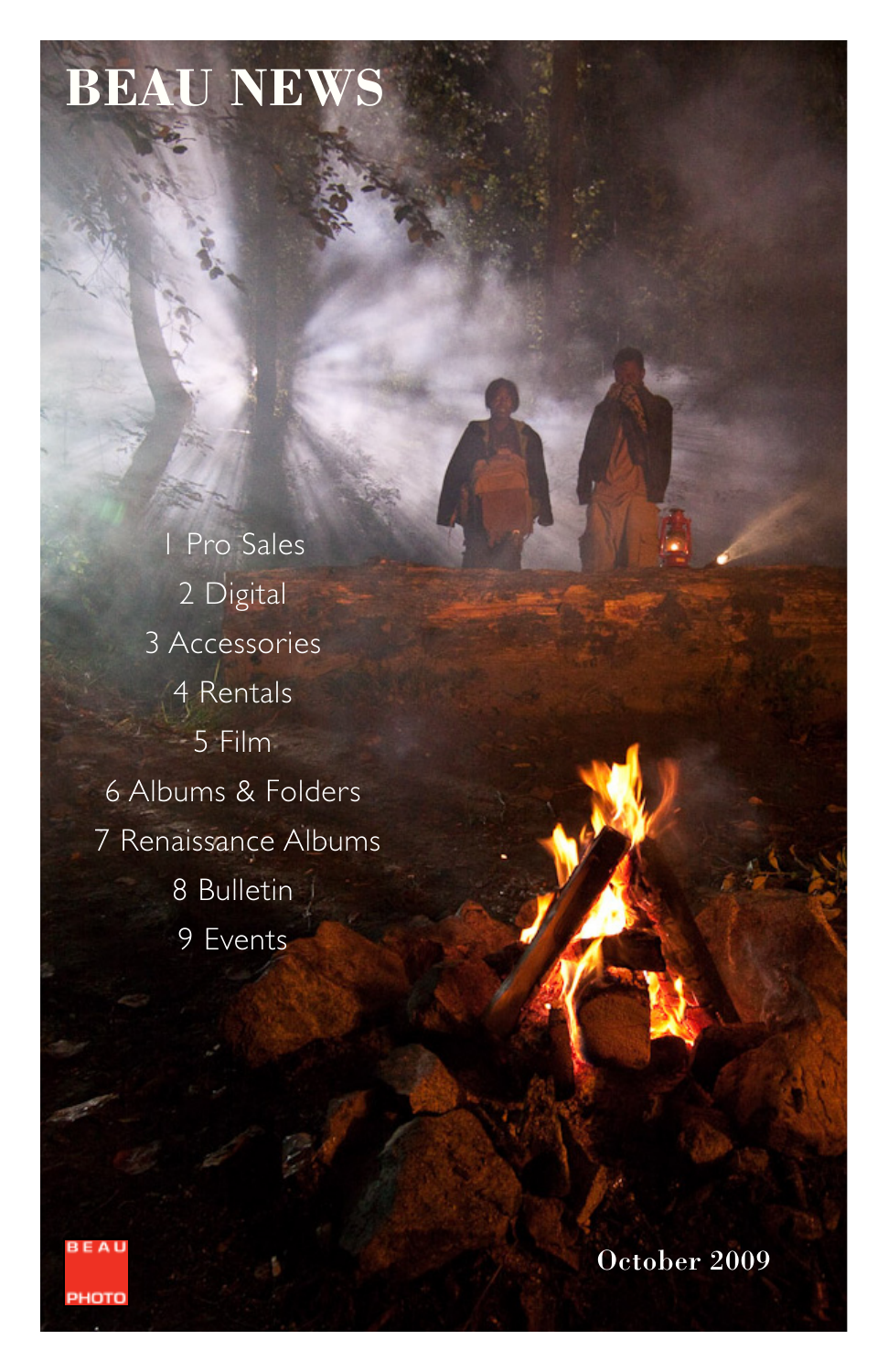# 1 **Pro Sales** Ken

# Sale and Savings

We are clearing out some older and over-stocked items at great prices. Many are one of a kind or last stock. Come in and cash in on the savings!

### Profoto D1 500/500 Air studio Kit

#### Here are a few key features:

- Fully digital, not just on the display panel, but in the flash output control circuitry as well.

- Consistency in flash-to-flash color temperature and flash energy, 7 f-stop power range.

- Unique built-in reflector allows full control and minimizes stray light.
- Short flash duration gives images a crisp feel and fast recycling time.
- D1 Air trigger and built in receivers.

The D1 Kit has 2-500 w/s heads, 2 stands, 2-umbrellas, D1 Air trigger, and carrying case. We have a limited amount of demo units at blow out prices so don't delay!

### Reg. \$3359.95 **Blowout Sale \$2549.49**

# 2 **Digital** Mike

# Canon EOS-7D Body

In stock now at \$2089 in limited availability.

Please see our website for a hands-on review update to our 7D preview page: <http://www.beauphoto.com/digital/eos7d/>

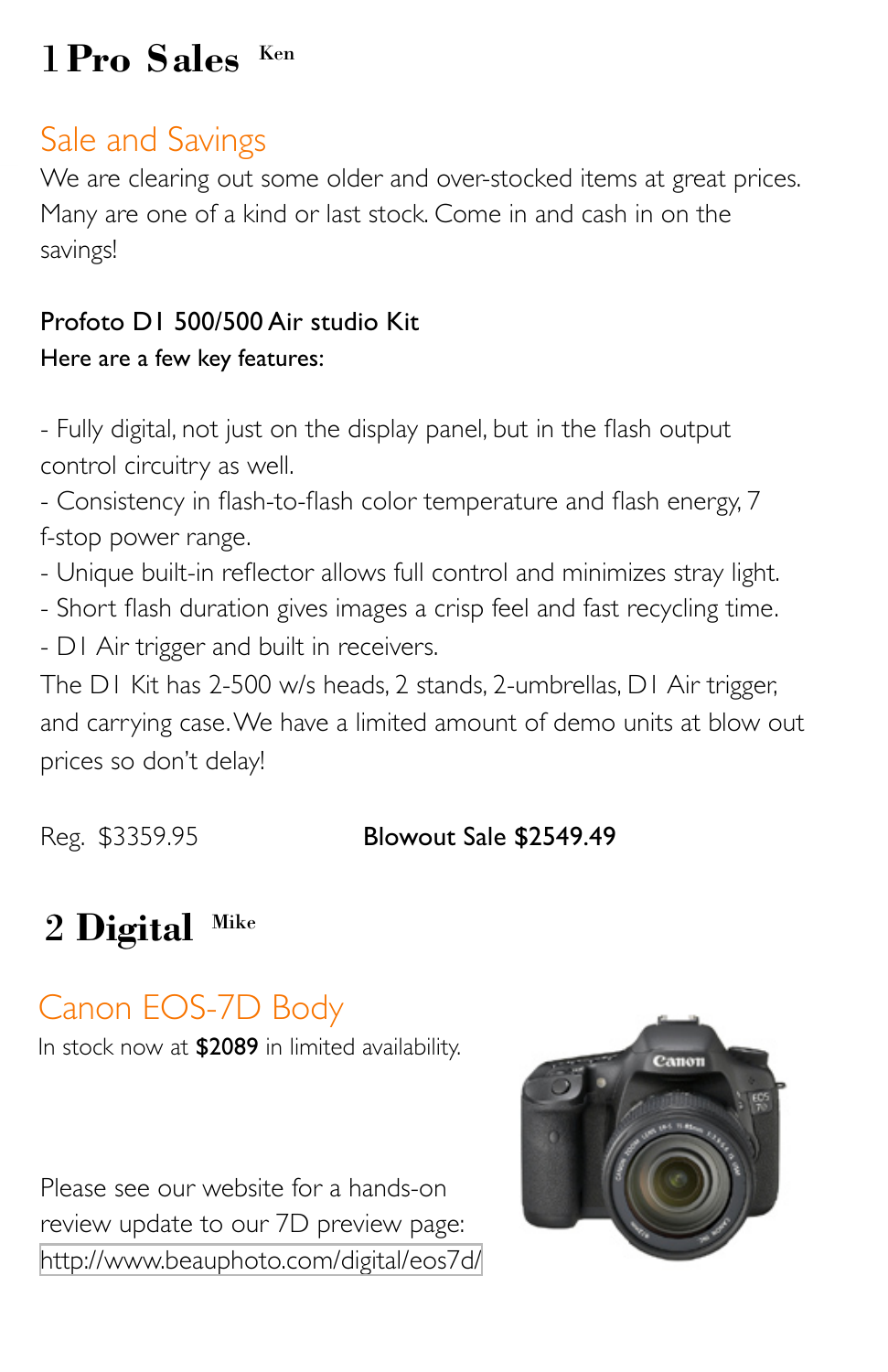### Nikon D300S Brief Review Camera now in stock for \$1999



It has been a while since I've spent any "quality time" with a Nikon, well at least a crop-body Nikon, the last time being with a D200. While I have shot with a D300, it has usually only been at trade-shows, tests around the store here, etc., whereas I have spent a fair bit of time with the D700, D3 and even D3X out shooting

on my own time. Well, I finally got out and shot with the new D300S the other day, and I have to say, I am quite impressed. The numerous small interface tweaks make for a much more pleasing camera to use compared to the D300 and the overall image quality was solid, in all honesty, actually a little better than I had anticipated. While I am a huge fan of Nikon's almost unbelievably good high-ISO performance on their 12 MP full-frame bodies (D700 and D3), I have come to expect "somewhat" noisy images from their crop sensor models.

While I doubt the D300S is all that much different from the D300 at high ISO, I have only now really put one through its paces and its high ISO performance, while certainly not in the league of the D700/D3, is at least very respectable, and the lack of any obvious pattern noise (banding or cross-hatching) makes high ISO images eminently useable and also very receptive to third party noise-reduction software. Nikon has, pretty much across the board, caught up with Canon (or even surpassed in some categories) as far as digital SLR noise levels and lowlight performance. A number of years ago, there was a fairly substantial gap and equivalent Canon models would often outperform Nikons from a noise standpoint, but Nikon has handily closed the gap now and high ISO image quality differences are relatively minor now.

While the extra \$300 over the original D300 doesn't buy you and increase in megapixels, nor any really dramatic headline changes, it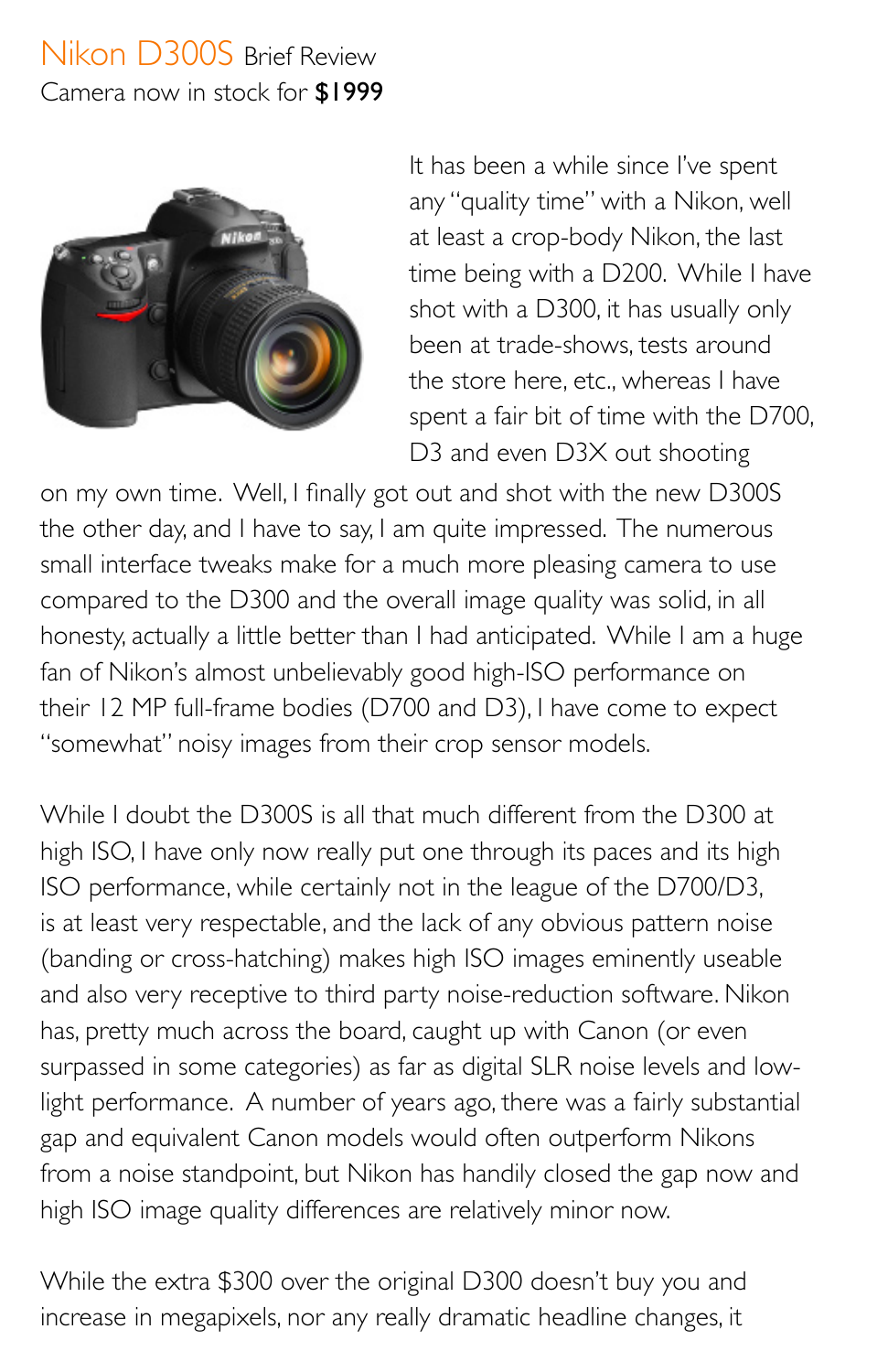does seem worthwhile in my book due to the many minor, yet useful upgrades. The most obvious addition is the inclusion of HD video (the only real headline change, possibly fairly dramatic for some), similar to what the D90 offers. While only 720p at 30 fps (not "full HD" 1080p like some of its competitors) it does provide video quality that is more than good enough for making a standard definition wedding DVD, as an example, and having a stereo mic input can improve sound quality while recording video, if one adds a high quality external microphone. Autofocus performance during video recording (and Live View) seems somewhat useable, but honestly for video work, you really need to plan on focusing manually. The addition of a fixed rear LCD viewfinder, like the Hoodman Hood Loupe v3.0, might be a very useful addition for those planning on doing any significant video work with this camera.

One interface tweak I was referring to, is the addition of a dedicated Live-View button. No longer do you have to fumble with a the control dial to switch to live view, which is especially awkward at night without a flashlight for example! Now just a single press of the LV button will engage Live-View and since it is no longer on the mode dial, it can finally be used in conjunction with mirror lockup or the self-timer. Much better! Another tweak is that the rear multi-selector switch now has an independent centre button, just like on the D3 and D3X, allowing much easier and more positive activation than the older D300.

As far as improved performance, the camera can now shoot at an impressive 7 fps, even without adding the grip and a higher capacity battery such as the EN-EL4a. Now with just the standard EN-EL3e, you get an increase over the older D300's 6 fps. Nice! Adding the MB-D10 battery grip and adding an EN-EL4a (plus optional "battery door") still gives a boost up to 8 fps. Also, the D300S is reputed to have slightly improved AF performance (not that the D300 was considered a slouch), possibly now quite close to what one gets from a D3 or D3X.

Another enhancement is the addition of a **second card slot for SD** cards, so now you can run both SD and CF cards simultaneously. The card door has been changed to be like the one on a D700. The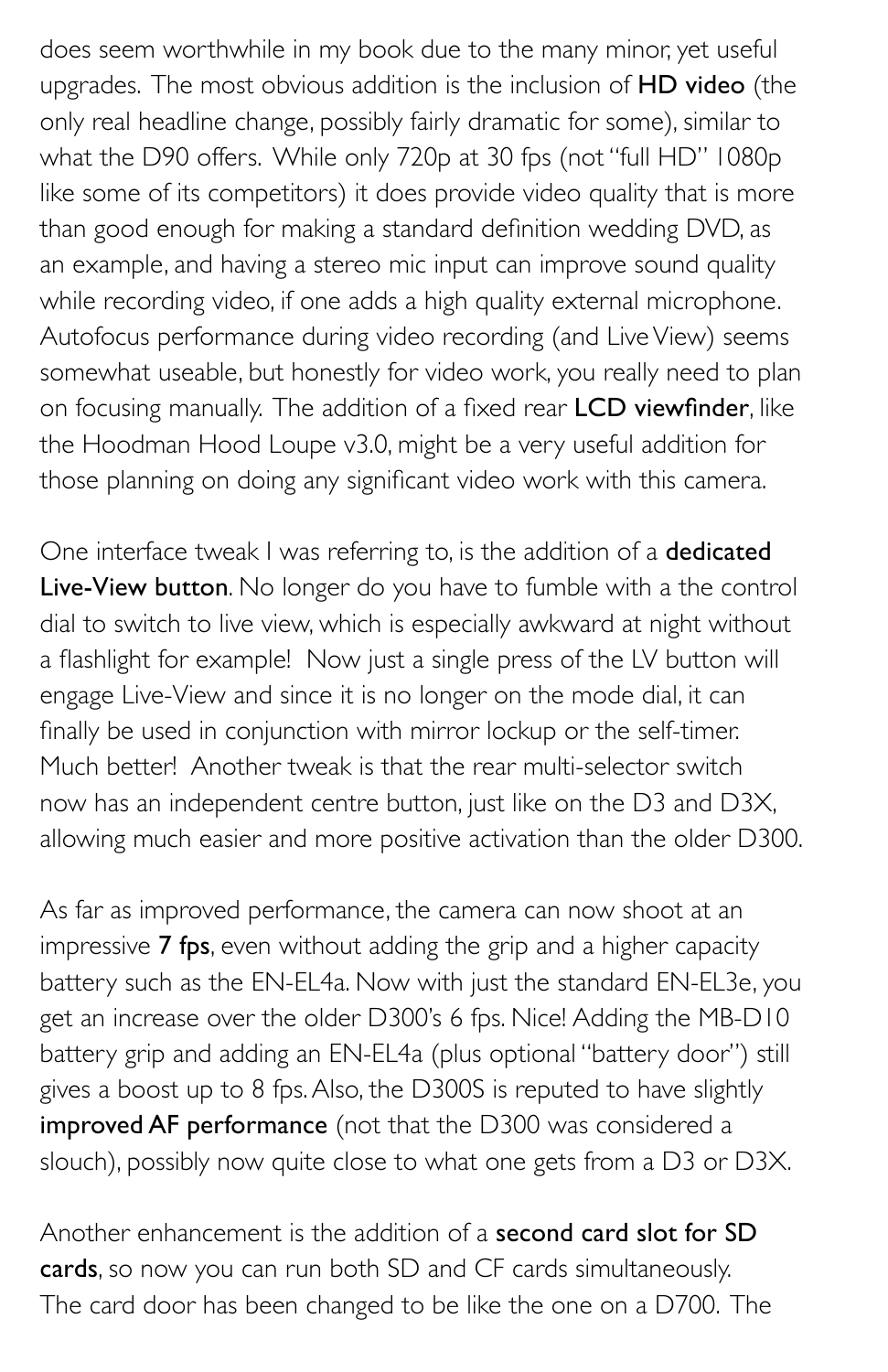awkward little lever is gone: now the door just pulls back and flips open. As a Canon shooter, who is used to that from the 20D on up, I really appreciate the change since I find it much simpler to get at the cards now! Yeah okay... not something the average Nikon shooter is likely going to care about. Anyway, in the place of the little card door lever on the D300, the D300S has a dedicated Info button for Live-View and image playback. Another nice touch in my opinion.

Lastly, the D300S now has an electronic level display. I was shooting some night shots of the city with the PC-E Nikkor 24mm tilt-shift lens the other night (see photo below), and this feature came in very handy indeed!



I'm sure there is probably something else I am forgetting, but I believe I've covered most of the changes. We have the D300S in stock currently and may be putting one into rentals soon. Call for more info!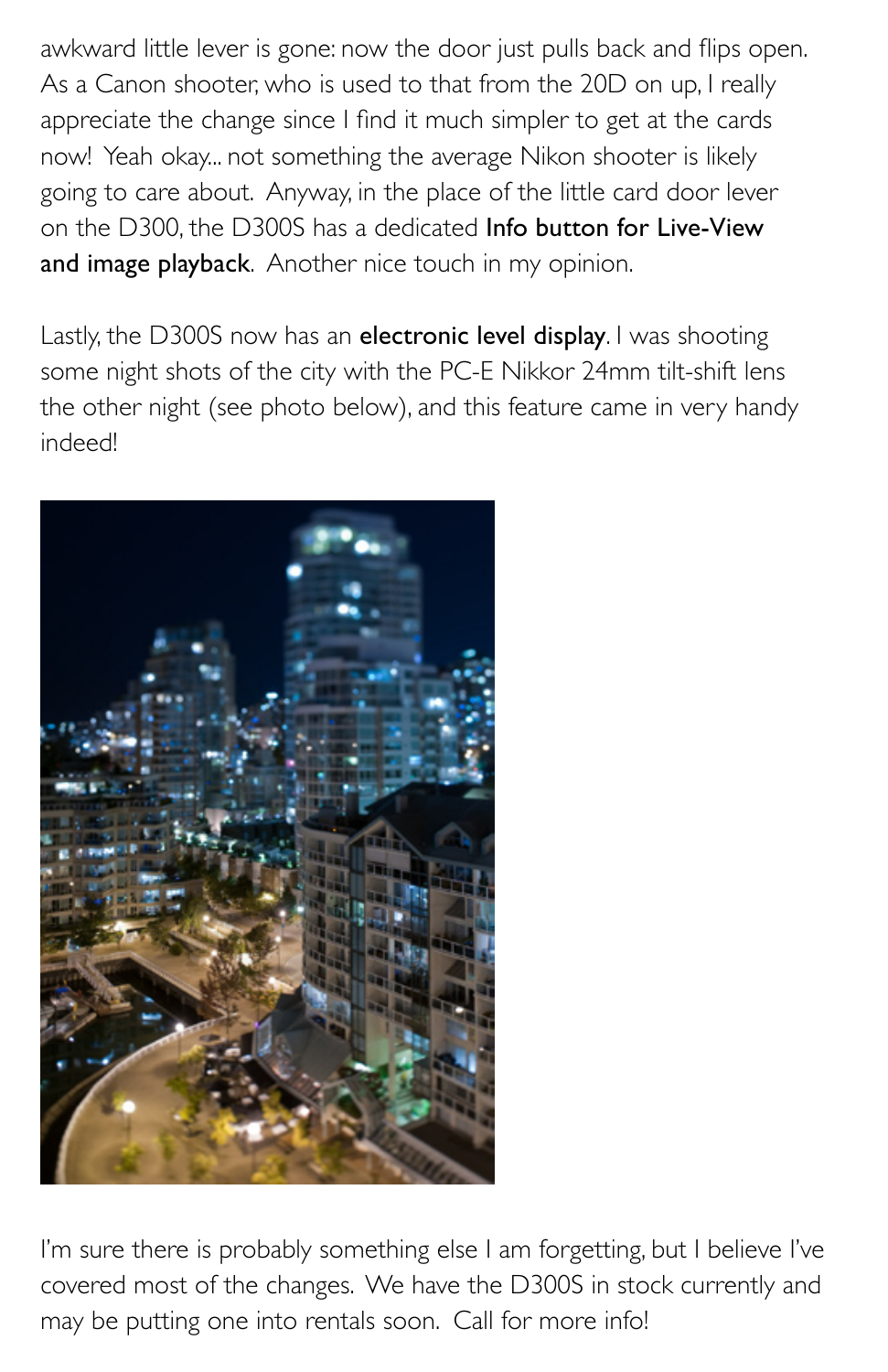### 3 **Accessories** Jason



Think Tank Airport Takeoff has err, taken off!

In stock now at \$274.95

The nice people down in Santa Rosa, California have done it again! They have recently introduced the innovative Think Tank Airport Take-Off, a rolling backpack with quickly deployable backpack straps. The extendable handle resides under a zipper flap on top of the Airport TakeOff for the times when one wants to pull it behind.

The backpack straps can be tucked away yet remain exposed while the bag rolls along. When you are ready to use it as a backpack, simply collapse the extendable handle and pull out the backpack straps. The rear panel covering can be easily zipped open or shut to hide or expose the backpack straps. The Airport TakeOff can carry regular size DSLRs with the lens attached across the top of the bag and/or pro size DSLRs without the lens attached along the sides. A tripod or monopod can be carried on the side of the Airport TakeOff by using the straps and tripod cup included with the bag. A monopod can be carried in the stretchable side pocket and stabilized near the top of the bag with the included monopod strap. Open the zipper flap on top of the Airport TakeOff to reveal the extendable handle.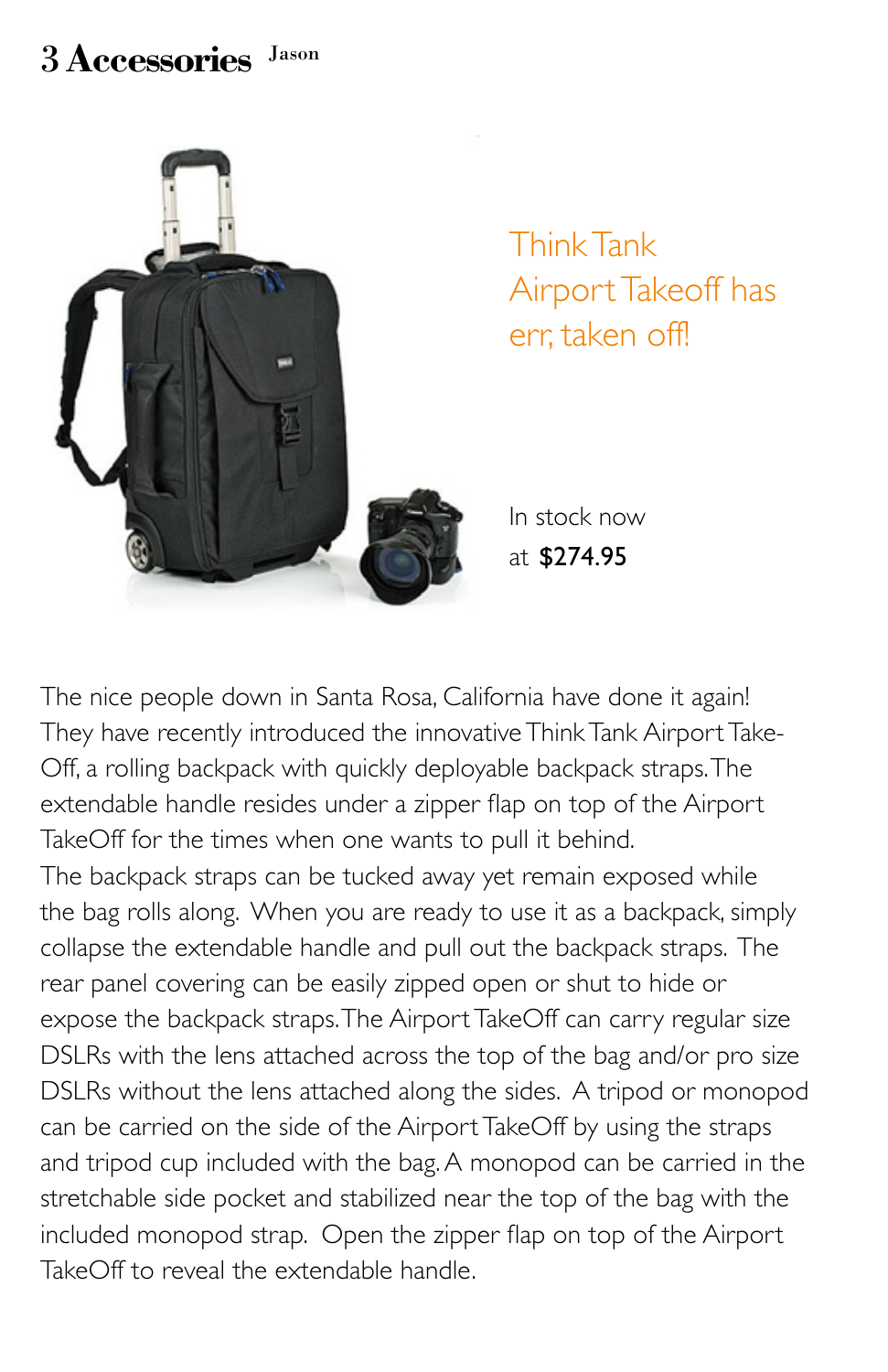Designed to comply with international airline carry-on requirements, this bag has very handy security measures such as an included cable and lock that are located inside the clear pocket and underneath the front flap. This will allow an Artificial Intelligence 15 or 17 laptop case to be carried with the TakeOff but be securely attached to the bag.

# 4 **Rentals** Kathy

In an unusual move, Canon have announced and shipped the new 7D body all within a month! There is even enough of them in the first shipment that we've put one into rentals. It sounds like a great camera and will probably be in high demand. We will also be getting a 7D with the kit lens (to be rented separately) which is the new 15-85mm 3.5- 5.6 IS USM. Have a look at Mike's writeup in last months newsletter about the features of the new 7D, and I'm sure there will be a full review from him in an upcoming newsletter!

### 5 Film Dennis

## Introducing the New Fuji Instax 210

Fuji has recently refreshed the popular Instax camera. The camera is becoming an alternative to the Polaroid instant camera now that Polaroid has discontinued the 600 instant film. The Instax 210 functions the same way as its preceder, new features include Parallax Correction in the viewfinder, a 45mm closeup lens, and an monochrome black camera body. Other features include exposure compensation



and built in flash. For those who have never used the camera, the instax film renders sharp, vivid, super fine-grain prints in a versatile horizontal wide picture format.

Camera now in stock at \$109.20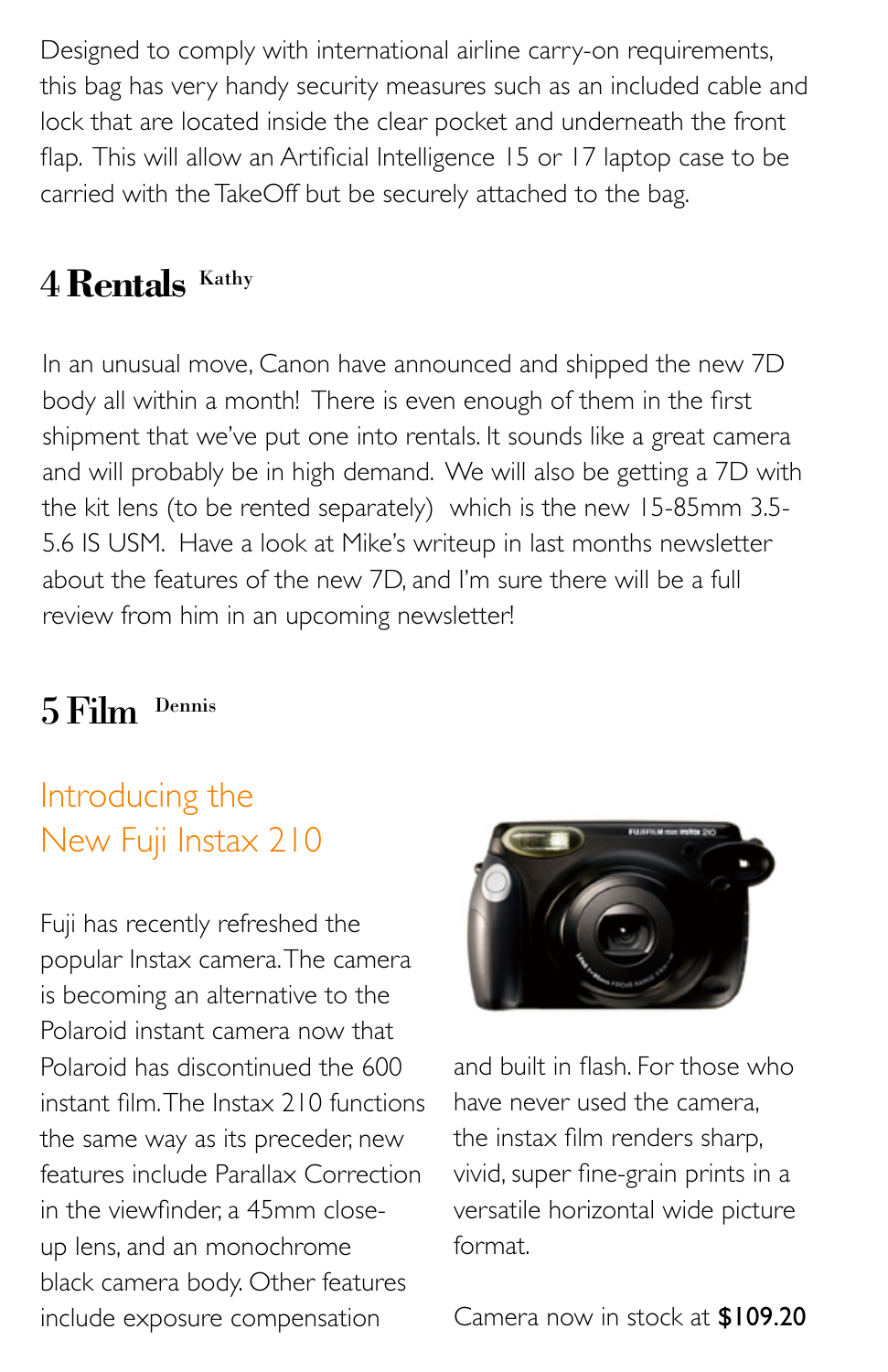## 6 **Albums & Folders** Barb

The falling leaves drift by my window.. the Autumn leaves of red and gold.

It's beginning to look a lot like Autumn. The trees are turning; the Vine Maple leaves simply GLOW at sunset! There's a hint of chill in the morning air (the blankets seem to want to hold me tightly on mornings like this!).

September was a busier than usual month with late Summer weddings and students returning to school. This month promises to be just as busy with school portraits and team photos added to the mix.

This is my 'subtle' way of asking you to give us as much advance warning as possible for large orders, to avoid disappointing yourselves or your clients. I've been placing replacement orders with my manufacturers weekly. However, we've had some surprises when demand has exceeded supply on items for which I would normally have a minimum of 1,000 pieces in stock. We can accomplish amazing feats with a couple of weeks lead time, and we appreciate as much warning as you can give.

I'd also like to suggest: If you're coming in to the shop to pick up supplies and you're in a hurry, please call ahead. We can pull your order and have it ready by the time you arrive.

We still have some of the Deluxe Folder Sample Sets, so if you need one (or a full catalogue set) and haven't yet requested it, please email me at [barb@beauphoto.com](mailto:barb@beauphoto.com) with your Studio name and address (so we can mail it out), and reference 'Catalogue' on the subject line so the spam filter won't find you before I do.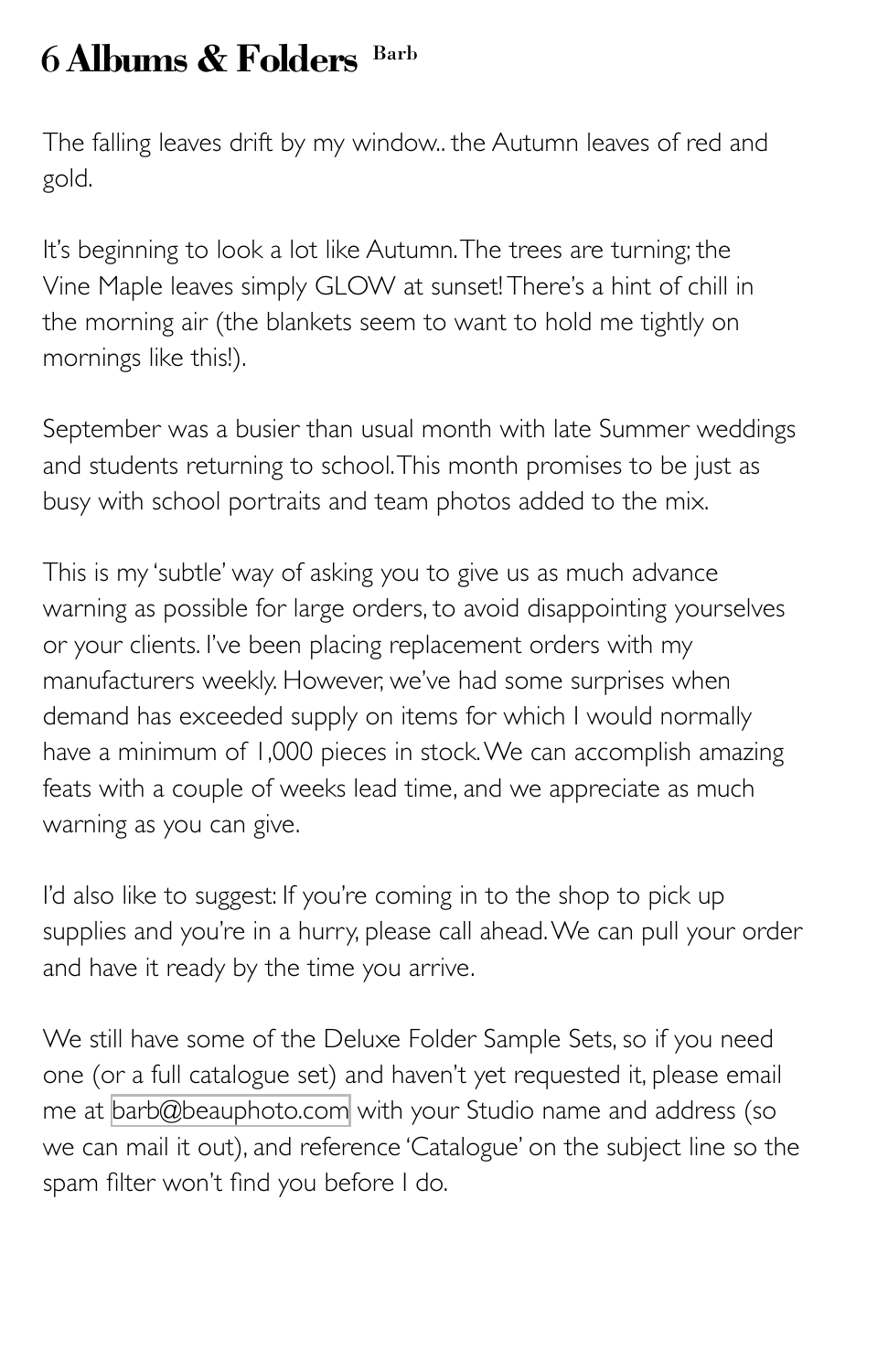# 7 **Renaissance Albums** Sarah

### Meeting At Renaissance

In October our Beau manager, Carol will be jet setting off to New York for a meeting with the Renaissance team. So this is an opportunity to air your views and make any suggestions that you think can improve Renaissance's service – anything from their website, FTP issues, SoHo Styler and Roes, the catalogue, album styles etc whatever really irks you. Please email us with your feedback by 16th October to albums@beauphoto.com and in the subject title enter 'Customer Feedback-For Renaissance'. The more response we get the better chance there is to make service to you a little more pain free.

### 2010 Renaissance Stock Phase-outs

So far the following items are being phased out:

Cortina – the entire Cortina Line (including Mix & Match) will be phased out. Renaissance will only continue to produce Cortina mats for the wing style folios. As well as these marketing materials Tote Bags (REN-SB-25), Premium Deluxe Totes (RPD-TOTE-12) and Sales Brochures (REN-SB-25) will be discontinued.

### Christmas Deadline

The deadline for Custom and Stock Orders are still to be decided by Renaissance. I suggest in the meantime try and get your orders in by early to mid-October if your clients want to receive their wedding albums in time for Christmas.

### New Staff

For personal reasons I have given my notice and my last day will be Friday 2nd October. This is a somewhat premature departure was and an extremely hard decision to make as I love working here. My time at Beau has been an absolute blast, I have been lucky enough to work with a such a wonderful team and I am really going to miss them! :(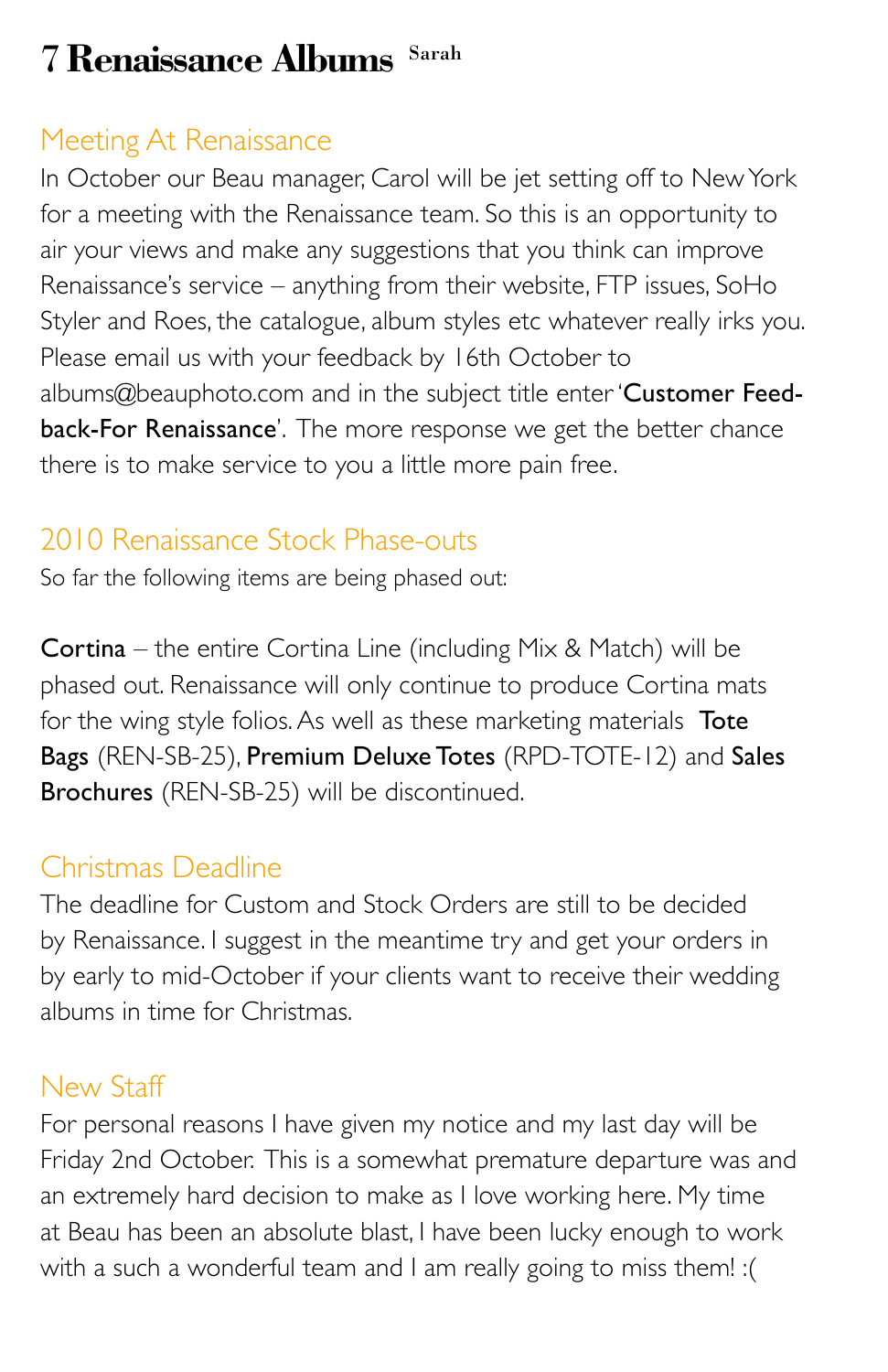On a final note please welcome Simon, another quirky addition to the Beau team. Simon joined Beau in September and has so far survived my rigorous training regime. I think he will do a great job as the Canadian Renaissance Rep and already he is chasing you up for late album rental returns and your PO#'s. He has also had experience with various album companies similar to Renaissance so you will be in good hands. We suggest that you email Simon with your inquiries especially for new PO#'s and special Stock and Custom orders, please be patient with him as you have with me.

Simon began photographing over 10 years ago when your film camera was still your tool for life. His interests are playing snooker, shuffle board, and spending time in Whistler with a cold beer.

## 8 **Bulletin**

A Report on the TD Great Canadian Shoreline Cleanup





It was a blustery day but our Beau Photo staff still turned up in force on a weekend morning, along with photographer extraordinaire, Mits Naga and a few other friends and to clean up the beach area at Hadden Park in Kitsilano. We managed to clear the area of around 63 pounds of garbage in a few short hours. We didn't find anything too out of the ordinary and the prize for most collected item goes to…. cigarette butts. The gang easily collected over 1000 of those. Other finds include: a bathrobe and towel, a boot (no foot), a hat, a big piece of rusted metal and lots of pieces of plastic, paper, styrofoam and plastic bags. A big thanks to everyone that pitched in and we hope to see more of you next year!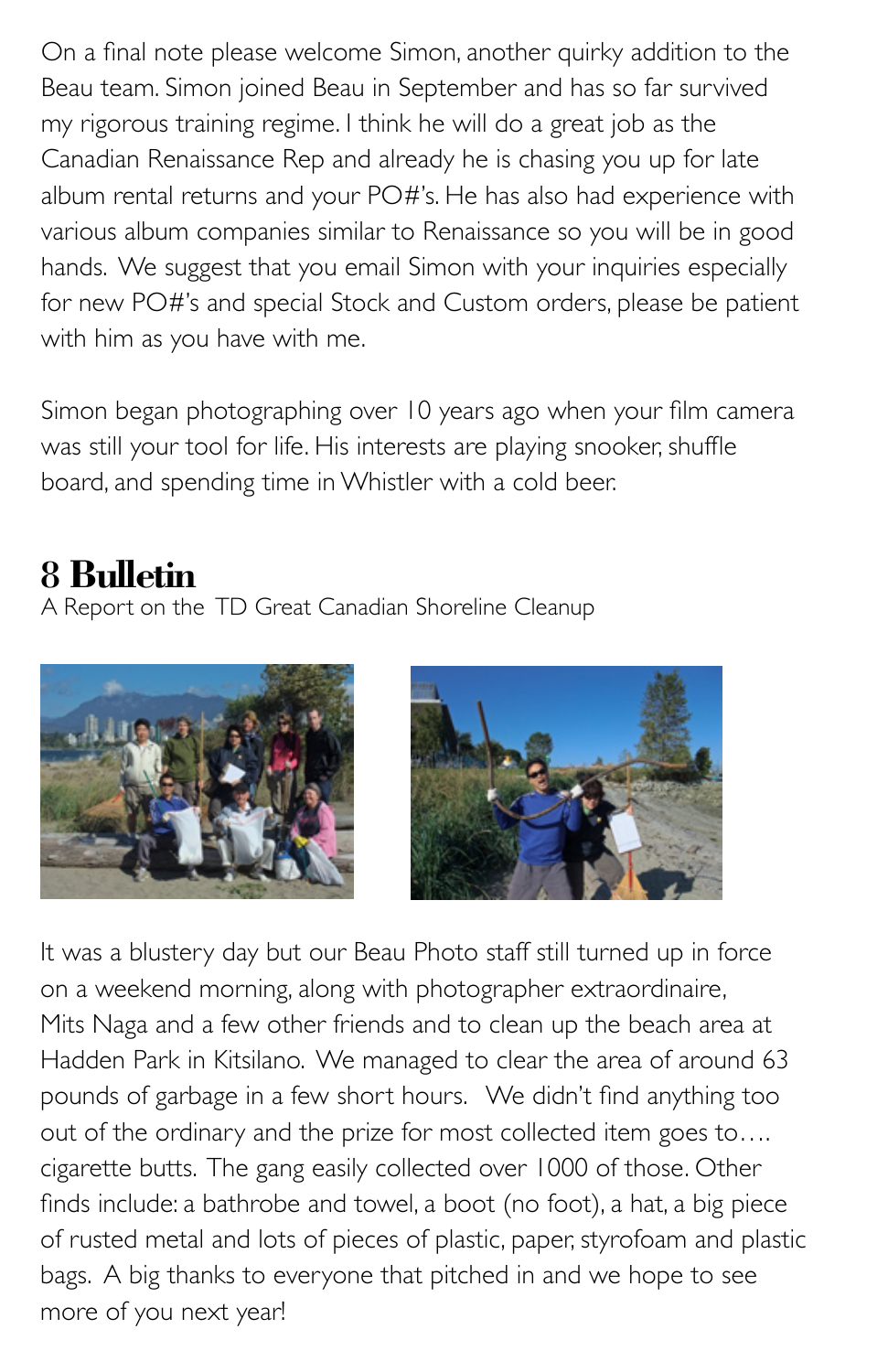# 9 **Events**

### CHECK OUT BEAU PHOTO AT THE FOLLOWING EVENTS:

#### PPABC Northern Region Fall Seminar

October 4, 5 Prince George BC. Speakers in attendance: Craig Smith's "World Peace Photoshop...no destruction involved" & Andrew & Arlene Simpson's "The World Inside Your Door" Trade Show on Sunday October 5. To register e-mail: [tlcyr@telus.net](mailto:tlcyr@telus.net)

#### APAC show

The Abbotsford Photo Arts Club 's annual photographic seminar consists of photo workshops, a competition, a tradeshow, and door prizes. The seminar hosts approximately 550 photographers and is rated one of the largest one-day workshops in Canada. <http://www.apac.bc.ca/seminar.html>

### CURRENT EXHIBITS

#### The Malcolmson Collection

A rare collection of vintage and historic photographs that span the history of the medium.

Presentation House Gallery

October 1 to December 20. Opening reception October 3, 6pm. <http://www.presentationhousegall.com>

#### Playing Homage

An international group exhibition in which the artist is the subject matter. Featuring works by Kerstin Cmelka, Christos Dikeakos, Andrea Fraser, Rodney Graham, General Idea, Martin Kippenberger, Mark Leckey, Evan Lee, Martha Wilson, and Ming Wong. Contemporary Art Gallery September 11 to November 1 <http://www.contemporaryartgallery.ca>